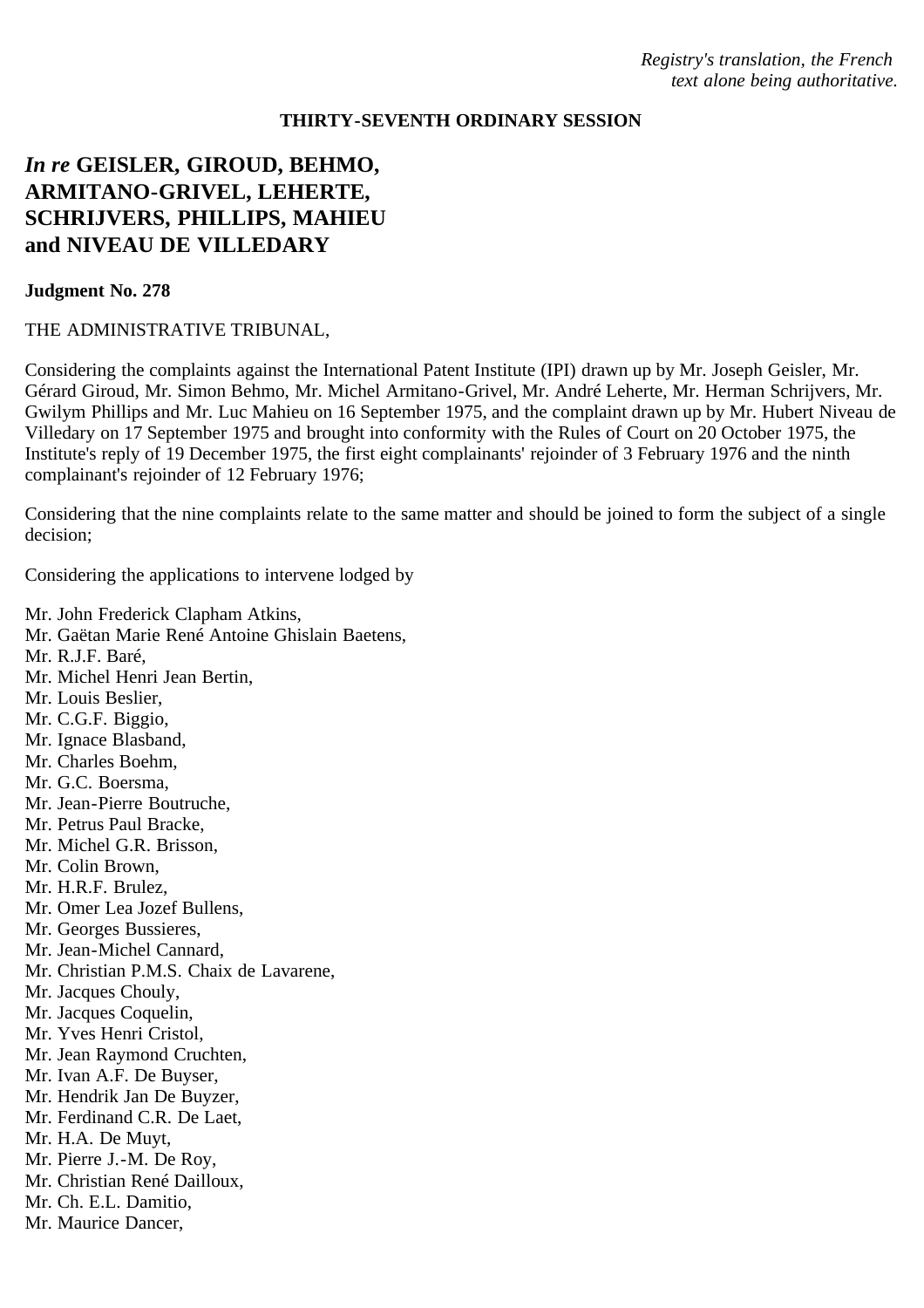Mr. Francois Raymond Devisme, Mr. Hans W. Chr. Dockhorn, Mr. Wybo Draisma, Mr. Pavi Feidt, Mr. Georges Armand Forlen, Mr. Jean-Paul André Fouquier, Mr. Jean-Marie Ganeff, Mr. Raymond Henri Albert Gautier, Mr. Michel Ginestet, Mr. Christian Godin, Mr. Pierre Goller, Mr. Ludovicus Albert Dimphna Gysen, Mr. Emile Hérouan, Mr. Derek Holmes, Mr. Winfried Marie Emiel Hoornaert, Miss G. Huberty, Mr. Pierre Mare René Keppens, Mr. Paul Mathieu Georges Kerres, Mr. Guy Lamadie, Mr. Raymond Marie Laurent Laugel, Mr. Daniel Lemereier, Mr. Christian P.L. Leroy, Mr. Victor Lipovsky, Mr. J.A. Maisonneuve, Mr. Michel Marandon, Mr. Michel Marchau, Mr. Christian Maugain, Mr. Guido Mees, Mr. Andre Eugene Sydney O.J. Mertens, Mr. Alain Miller, Mr. Gerard Henri Josef Mollet, Mr. Hervé Jacques Nicolas, Mr. Albert Jean Nuss, Mr. Geert Romain Adolf Pauwels, Mr. Frans Pieter Peeters, Mr. Stefaan Peeters, Mr. Jan Claus Piriou, Mr. Mladen Rajic, Mr. Guy Rempp, Mr. Alfred Riedinger, Mr. Antoon Octaaf Andre Ryckebosch, Mr. Jean Schimberg, Mr. Jean-Marie Schmitter, Mr. Roger Schroeder, Mrs. Nicole Françoise Ghislaine Schuermans, Mr. Tjing Djien Siem, Mrs. Hélène Staber-Selzer, Mr. Max Suter, Mr. K.H. Tio, Mr. G.E.R.J. Van Heddeghem, Mr. M.L.P.Van Schoor, Mr. Siegfried Van Walle, Mrs. C. Van Wigcheren-Noblesse, Mr. Fernand Vancraeynest, Mr. Alfred Nestor Georges Vangheluwe, Mr. J.P.M. Verhoest, Mr. William Verhulst,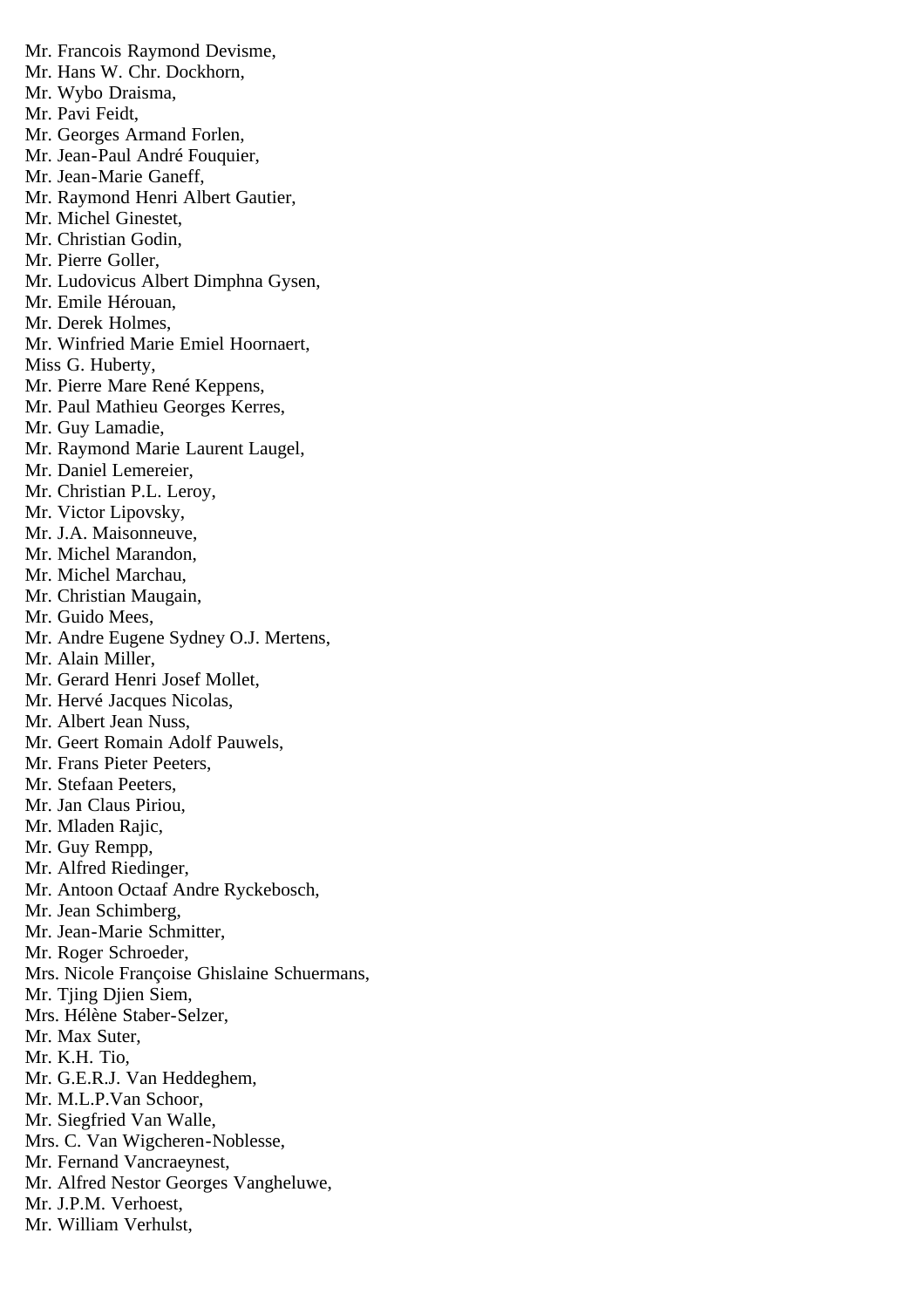Mr. Henri Weber, Mr. Friedrich Zemek;

Considering Article II, paragraph 5, of the Statute of the Tribunal and the Institute Staff Regulations, particularly Articles 60, 80, 82, 83, 84, 97 and 99;

Having examined the documents in the dossier, the oral proceedings requested by the first eight complainants having been disallowed by the Tribunal;

Considering that the material facts of the case are as follows:

A. On 17 December 1970 the Administrative Council of the Institute declared, among other things, its intention to bring salary scales and related benefits at the Institute into line with those in force in the European Communities. In accordance with that statement, on 22 December 1971 the Administrative Council took a decision revising the Staff Regulations. Certain provisions of the new Staff Regulations came into force on the same date as the Staff Regulations themselves, namely 1 January 1972; others, including those relating to salaries and allowances, were given effect retroactive to 1 January 1971; and others again, including those relating to the social security, pension and welfare scheme, remained temporarily in force in accordance with Article 97 (transitional provision).

B. Shortly after the entry into force of the new Staff Regulations and in accordance with Article 97 thereof a revision was made of some of the old Regulations which had been taken over and which related to rights and duties, the system of work and leave, and discipline. As regards the pension scheme, by communication of 12 October 1972 the Director-General informed the staff of the view the Council had taken at its 114th Session: the Council had reaffirmed that the Staff Regulations and other texts relating to the staff should so far as possible match those applicable to European Communities staff. It had observed, however, that differences might prove necessary - for example in the pension arrangements - because "(a) a particular factual or legal situation exists in the IPI which does not exist in the European Communities; (b) the nature of duties or of the IPI's mandate requires the adoption of different or additional provisions; and (c) account must be taken of the prospects of merging the IPI with the future European Patent Office". (Registry translation)

C. After the Administrative Council's 123rd Session, in December 1974 the staff were told that the Council would not revise the pension provisions until the staff had been transferred to the European Patent office. After taking other forms of action the staff committee and staff union officers informed the Council on 11 March 1975 of "the staff's anxiety at your statement that you think it premature to amend the present provisions before merger" - a view they took to be at odds with the promises made by the Council at its 114th Session. The Council answered that "the minutes of [its] 114th Session revealed neither commitment nor promise". In complainants' view the Council's attitude was detrimental to their interests and, purportedly under Staff Regulation 82, each of them lodged an internal appeal against the Council's decision. The Council examined the appeals at its 126th Session (June 1975). It held that in both purpose and substance they were not internal appeals within the meaning of Staff Regulation 82 and were therefore not referable to the Appeals Committee mentioned in Staff Regulation 84. On 20 June 1975 the Council Chairman wrote to the complainants: "The Council has examined your complaint and found it irreceivable under Staff Regulation 82." The complainants are now appealing to the Tribunal.

D. The first eight complainants state: "The purpose of this complaint is to secure an order against the defendant organisation for payment to the complainants of damages representing the difference between the actuarial equivalent of their respective pension rights under the pension scheme still in force in the Institute and that of their entitlements had the scheme been aligned with that of the European Communities from 1 January 1974". Each of them asks the Tribunal: "(i) to quash the Administrative Council's decision of 20 June 1975; (ii) to order the Institute to compensate the complainant for breach of its undertaking to admit him to a pension scheme aligned from 1 January 1974 with the European Communities scheme; (iii) to appoint an actuary to assess (a) the actuarial values of the complainant's pension rights under the present scheme and of his rights under a scheme aligned with that of the European Communities, from 1 January 1974 until the date of the Tribunal's decision; (b) for the purposes of future calculation the yearly difference between those two actuarial values; and (iv) to order the Institute to pay the complainant 2,000 guilders as costs, plus the fees and expenses of the actuary to be appointed by the Tribunal".

E. The ninth complainant states that he "objects, principally, to the Council's refusal to establish a pension scheme similar to the one in force in the European Communities and, subsidiarily, to the delay in fulfilling a commitment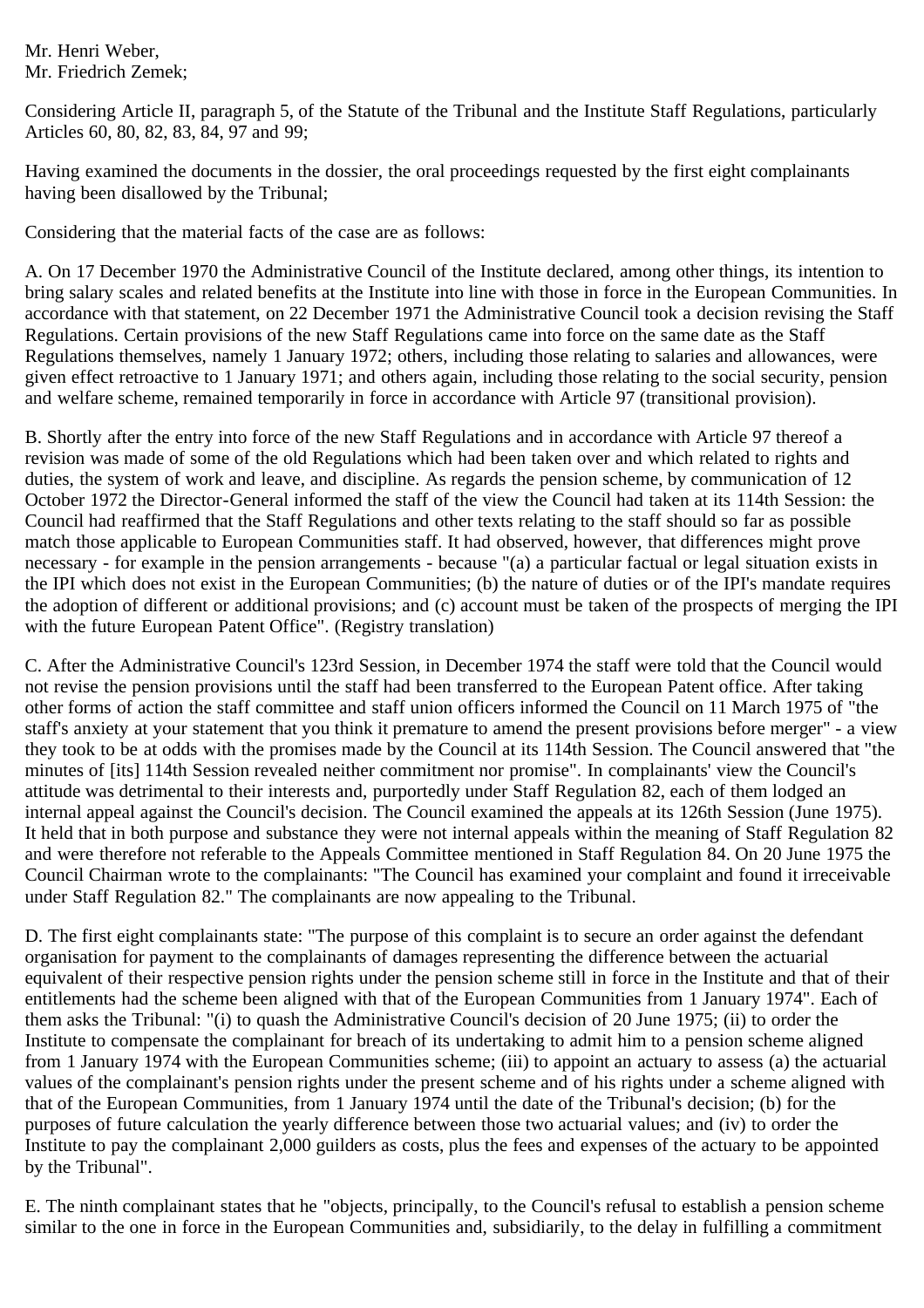entered into on 17 December 1970". He asks the Tribunal "to order that the Council's decision be quashed, with whatever legal consequences that may entail".

F. The Institute asks the Tribunal: "(1) to declare itself not competent to hear the complaints; (2) to declare all the complainants' arguments and claims irreceivable; and (3) subsidiarily, to declare the complaints wholly unfounded and in consequence to dismiss them in their entirety".

CONSIDERATIONS:

As to the complaints:

As to their receivability:

The complainants are seeking to have quashed decisions whereby the Administrative Council of the Institute refused to revise the application to them of the staff pension scheme before the merger of the Institute with the European Patent Office. Thus what are being impugned are individual decisions, even though they are based entirely on a decision of a general character affecting all staff members.

Those decisions, which were taken by the Administrative Council, are final. The fact that they dismiss the claims as irreceivable does not deprive them of their final nature and does not prevent their being referred to the Administrative Tribunal.

As to the lawfulness of the impugned decisions:

The complainants contend that in refusing to align the Institute's pension scheme with the scheme in force in the European Communities the Administrative Council infringed commitments towards staff members.

The Administrative Council's decision of 17 December 1970 on total remuneration (salary and related benefits) paid to Institute staff is of no relevance to the pension scheme.

Its decision of 22 December 1971 lays down new Staff Regulations and determines the date of their entry into force at 1 January 1972.

Article 60 of the new Staff Regulations maintains the pension scheme in force and Article 97 makes the Administrative Council responsible for revising that scheme.

Thus at 1 January 1972 the competent body of the Institute had taken no decision in the legal sense of the term to amend the pension scheme and in particular to align it with the scheme in the European Communities.

On 12 October 1972 the Administrative Council took a further decision, which provided, among other things:

"4. As to future revision of the Staff Regulations, pension scheme and any other text applicable to the staff, the Administrative Council has defined its position as follows: 'It considers that the provisions of the Staff Regulations and other texts relating to the staff should so far as possible match those applicable to European Communities staff.'"

It appears clearly from this statement, the precise purport of which is indicated by use of the term "so far as possible", that the Administrative Council did not decide to ensure full conformity between the Institute Staff Regulations and those of the European Communities, that it entered into no legal commitment in that regard and that it merely made a statement of intent which did not provide for any sanction.

The rest of the statement clearly confirms this interpretation and - assuming it were necessary - clarifies the meaning of the words "so far as possible":

"... differences might prove necessary - for example in the pension arrangements - because (a) a particular factual or legal situation exists in the IPI which does not exist in the European Communities; (b) the nature of duties or of the IPI's mandate requires the adoption of different or additional provisions; and (c) account must be taken of the prospects of merging the IPI with the future European Patent Office." Hence it appears from the terms of the statement that the Administrative Council, which has never failed to carry out its earlier promises, undertook to